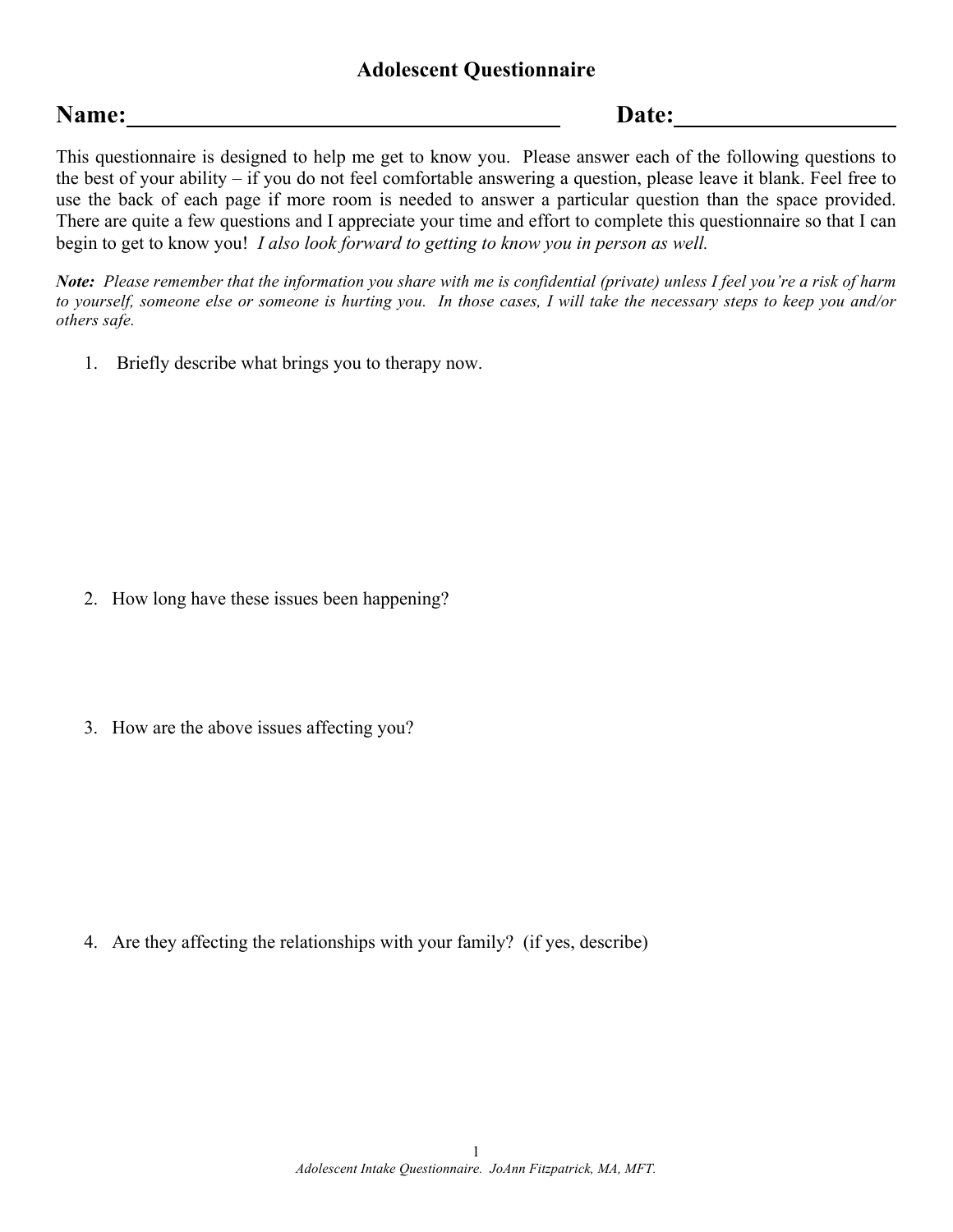- 5. Are the problems affecting your friendships? (if yes, please describe)
- 6. Are the problems affecting how you're doing in school? (if yes, describe)
- 7. Do you want therapy? If yes, why (what do you hope to get out of it?). If no, why not.
- 8. Have you been in therapy before? If yes, what was helpful and/or not helpful about it?

# -------------------------------------------------------------------------------------------------------------------

- **About You:**
	- 1. How would you describe yourself?

2. What do you like/dislike about yourself?

3. What do other people like/dislike about you?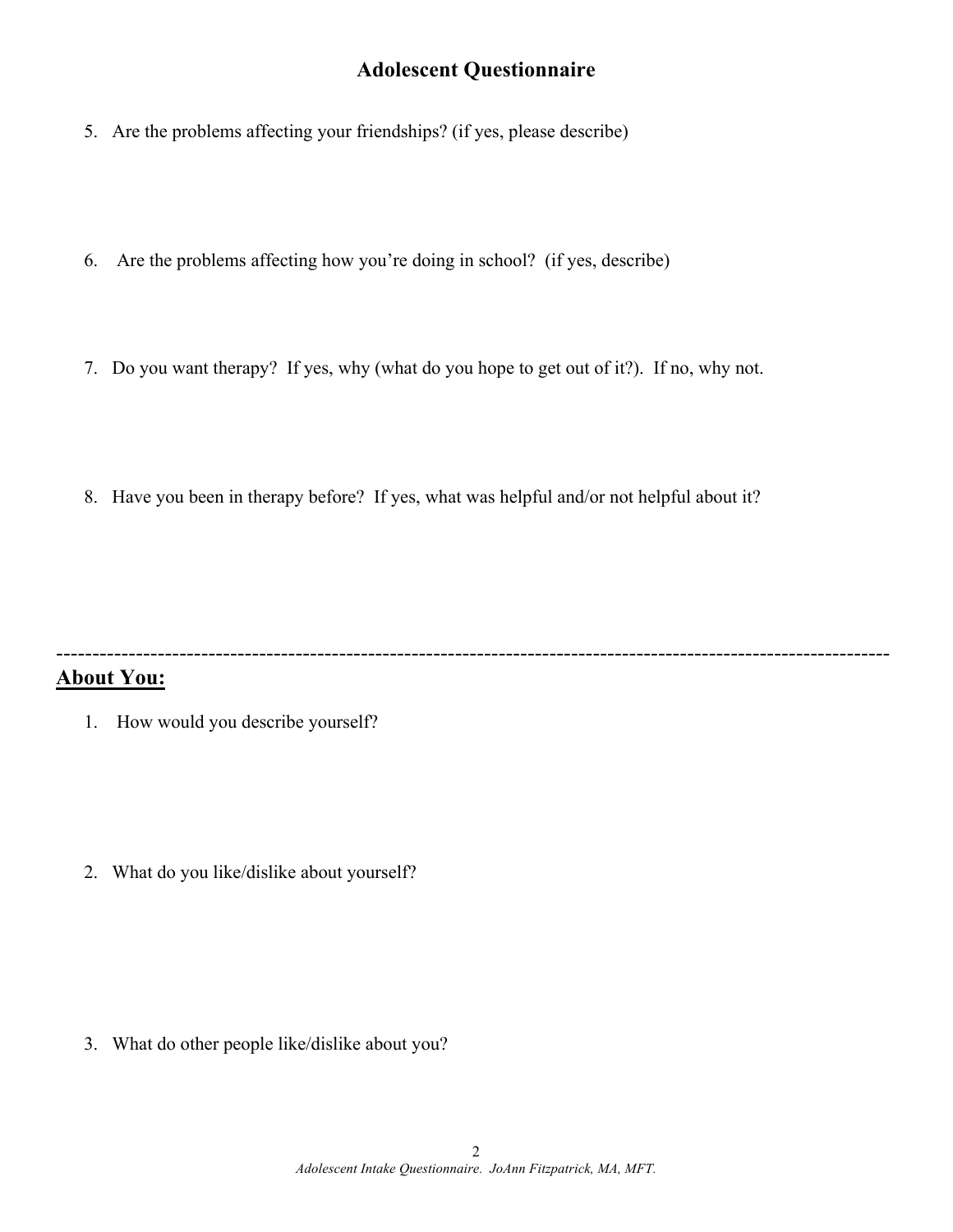4. What do you like to do for fun?

5. Do you like school? Explain.

6. Have you ever experienced feeling very sad or depressed? (if yes, describe)

7. Have you ever experienced feeing very anxious or worried? (if yes, describe)

8. Have you ever experienced feeling very angry? (if yes, describe)

9. Have you ever felt like harming yourself – if yes, have you ever acted on those feelings? If yes, how so and when?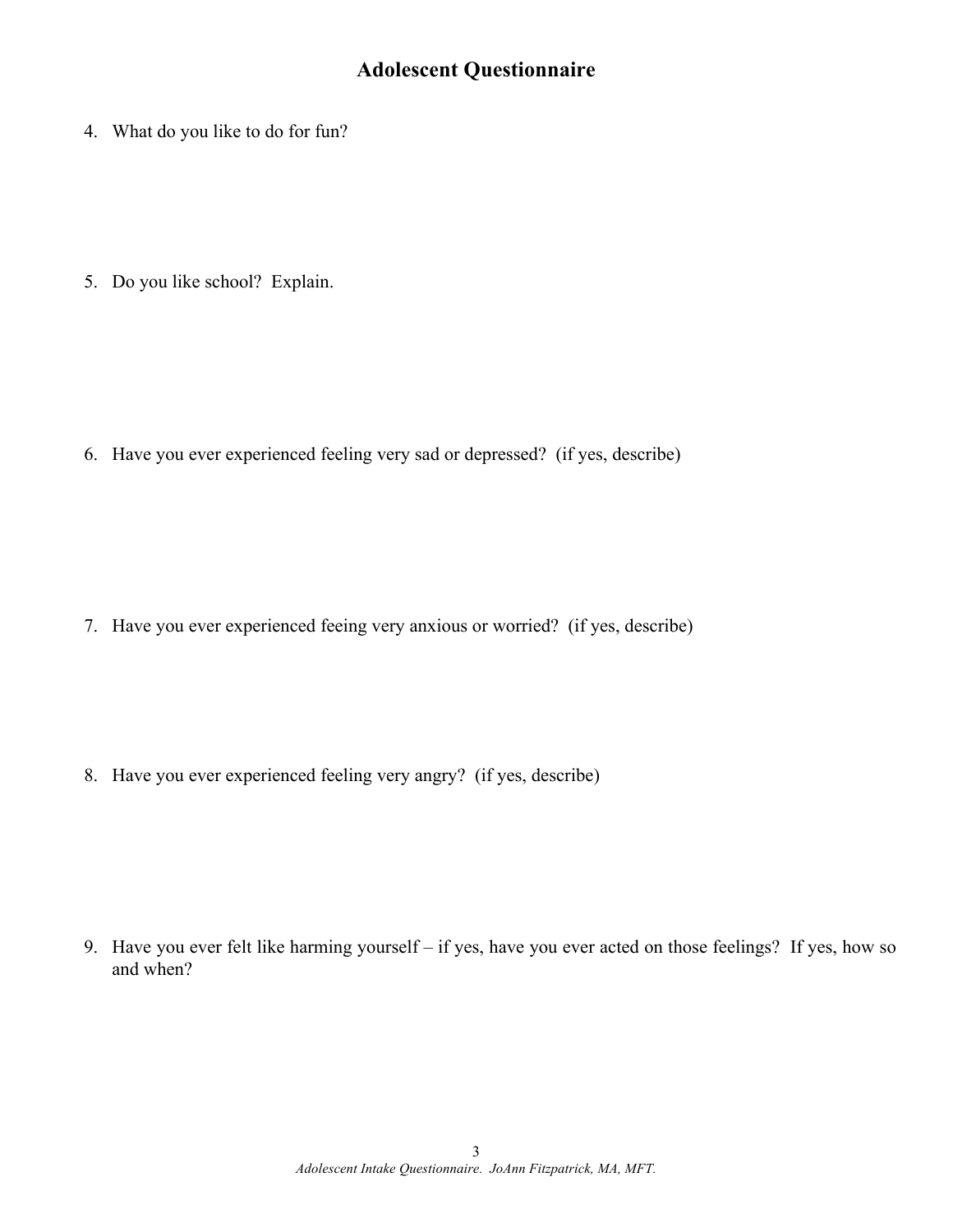10. Have you ever felt like harming anyone else? If yes, have you ever acted on those feelings? If yes, how so and when was the last time you did?

11. Has anyone ever harmed you? If yes, how so?

12. Do you have difficulty sleeping? (if yes, describe)

13. Do you have difficulty eating? (if yes, describe)

- 14. Do you have any medical problems? (if yes, describe)
- 15. Are you currently taking any medications? If yes, what ones and what for? Are they helpful to you?
- 16. Are you using cigarettes, drugs and/or alcohol? (if yes, describe)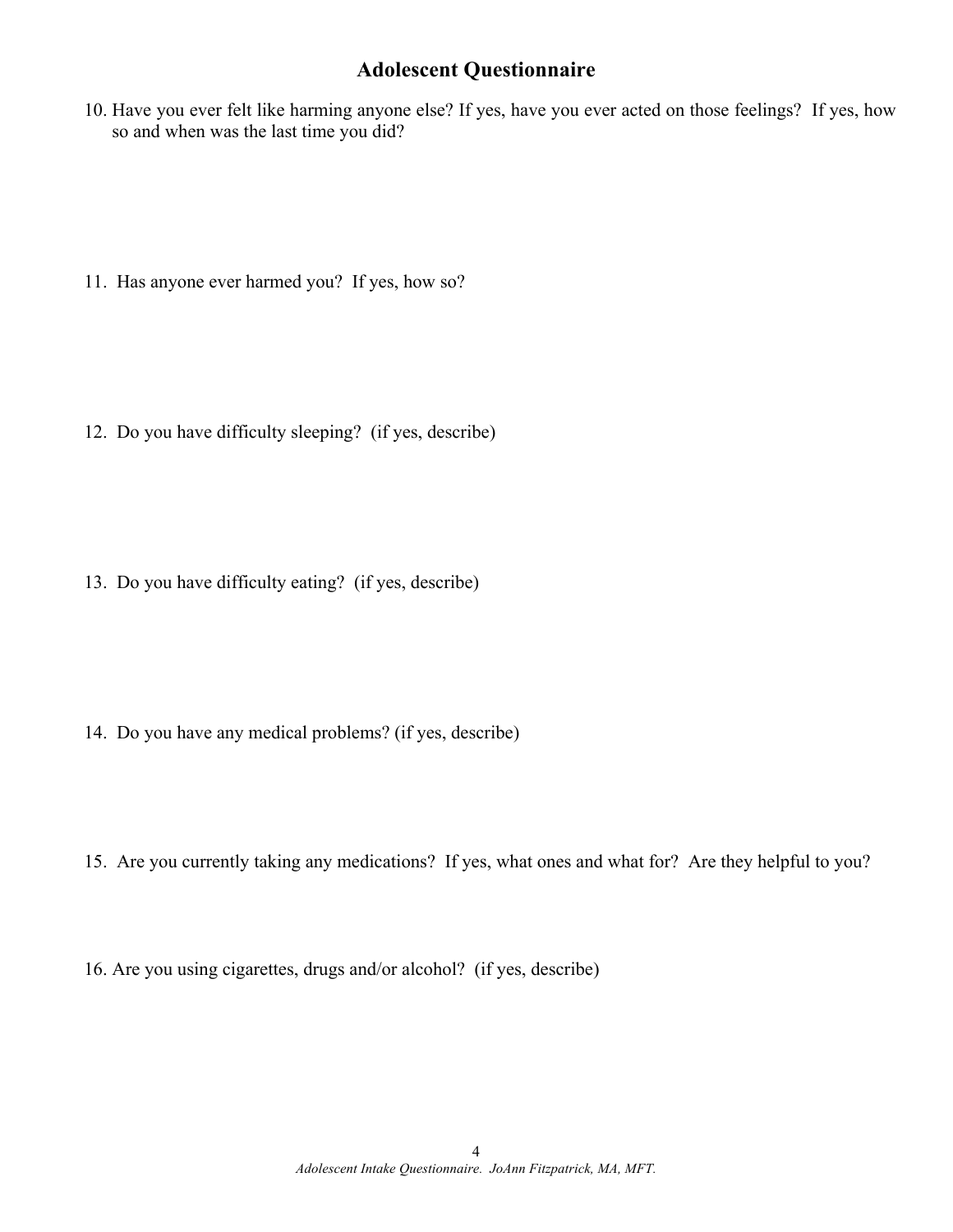17. Are you happy with your friendships? Please describe.

18. Are you sexually active? (now or in the past) If yes, at what age did you become sexually active?

19. Do you identify with a particular sexual orientation? If yes, which one?

20. What is your gender? \_\_\_\_\_\_\_\_\_\_\_\_\_\_\_\_ Do you identify under the trans umbrella? q yes q no

21. Do you use social media? If yes, what apps?

22. If you use social media, have you ever had any problems wit it? Does it cause any difficulties for you and your relationships? Please describe.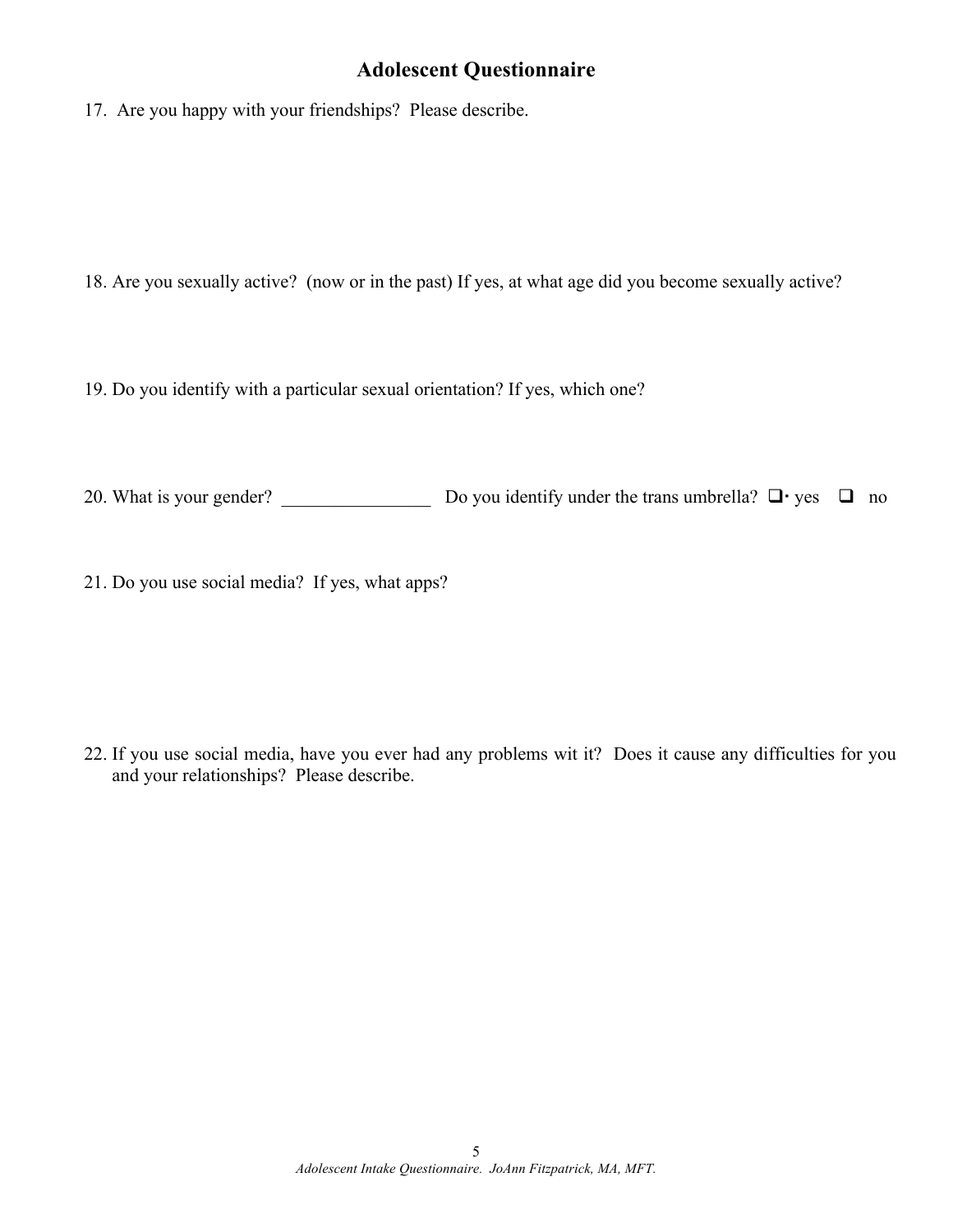#### **About Your Family**

1. How did you join your family? Please circle what applies:

*Natural Birth Birth through use of Reproductive Technology Foster Care/Adoption*

2. Describe your family.

- 3. How would your family describe you?
- 4. Who are you closest to in your family?
- 5. Who in your family are you the *least* closest to? Do you wish you could be closer to that person?
- 6. What are some good things about your family?
- 7. Are there things you wish you could change about your family? If yes, what would you change?